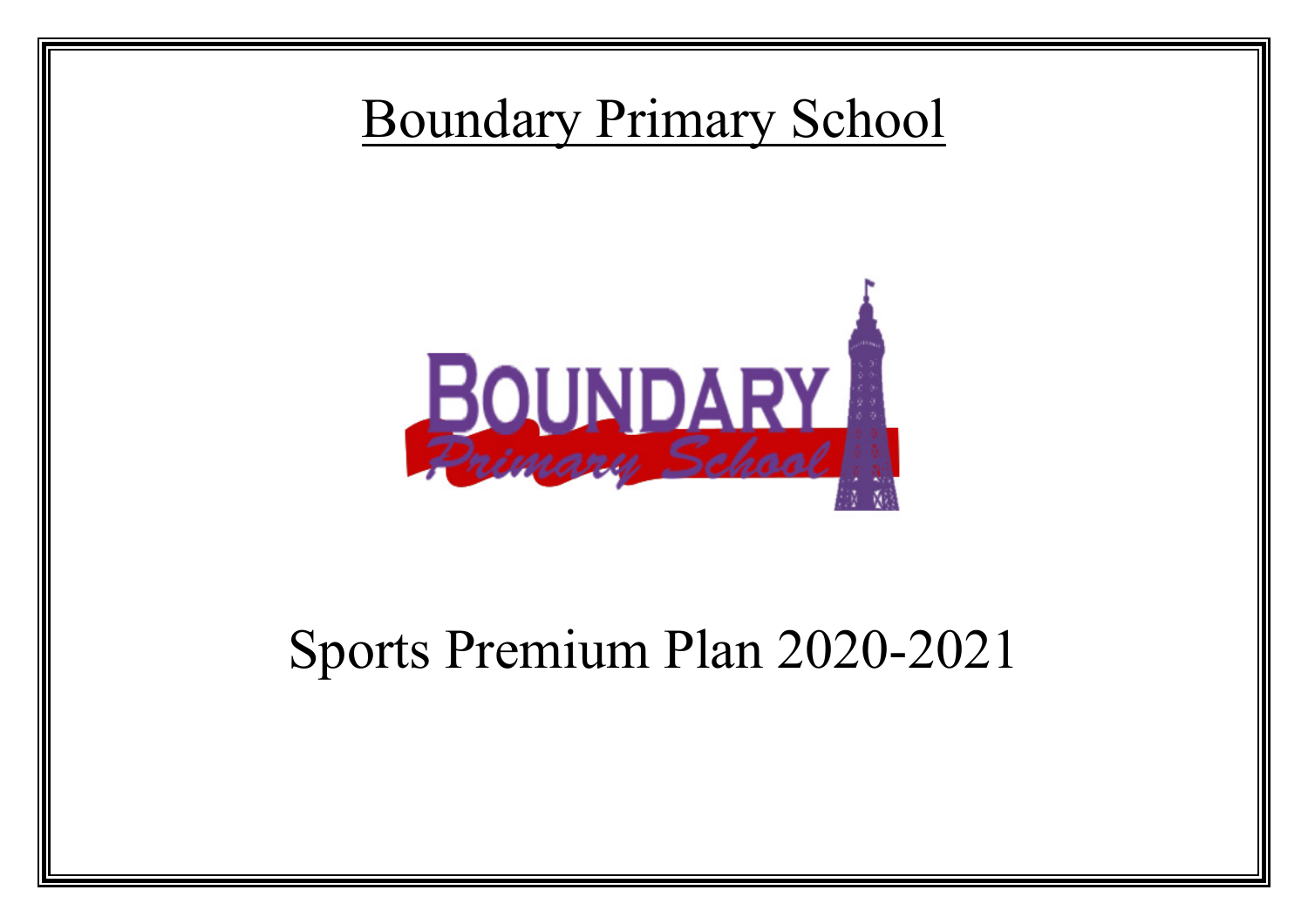Support for review and reflection - considering the 5 key indicators from DfE, what development needs are a priority for your setting and your pupils now and why? Use the space below to reflect on previous spend and key achievements and areas for development.

| Key achievements to date until July 2020:                                                                                                                                                                                                                                                                                                                                                                                                                                          | Areas for further improvement and baseline evidence of need:                                                                                                                                                                                                                                                                                                                                                                                                                                                                                                                                                                                                                                               |
|------------------------------------------------------------------------------------------------------------------------------------------------------------------------------------------------------------------------------------------------------------------------------------------------------------------------------------------------------------------------------------------------------------------------------------------------------------------------------------|------------------------------------------------------------------------------------------------------------------------------------------------------------------------------------------------------------------------------------------------------------------------------------------------------------------------------------------------------------------------------------------------------------------------------------------------------------------------------------------------------------------------------------------------------------------------------------------------------------------------------------------------------------------------------------------------------------|
| Increased range of clubs - averaging at 22 per half term<br>Increased uptake of pupils participating in sporting clubs<br>Increased pupil sport teams and participation in inter school<br>competitions and festivals<br>Maintained School Games Silver award.<br>Achieved School Games recognition awards for dedication to PE and<br>competition in 2019-2020.<br>Achieved the School Games Virtual award for our commitment to<br>providing PE online and virtual competitions. | Pupils to become more active in lessons other than PE.<br>Replenishing resources for a broader range of extra-curricular sporting<br>clubs and teams (tri golf, quad kids athletics, boccia, badminton)<br>To increase the amount and quality of the physical activities taking<br>place at lunch time and break times.<br>To continue the CPL of staff - Enhanced Teach Active staff meeting,<br>Mental Health Awareness in Physical activity and Primary PE Passport<br>Training.<br>To continue to increase participation in inter school competitions,<br>inter house competitions and festivals. Raising the profile of house<br>competitions through a virtual approach, using our online platforms. |



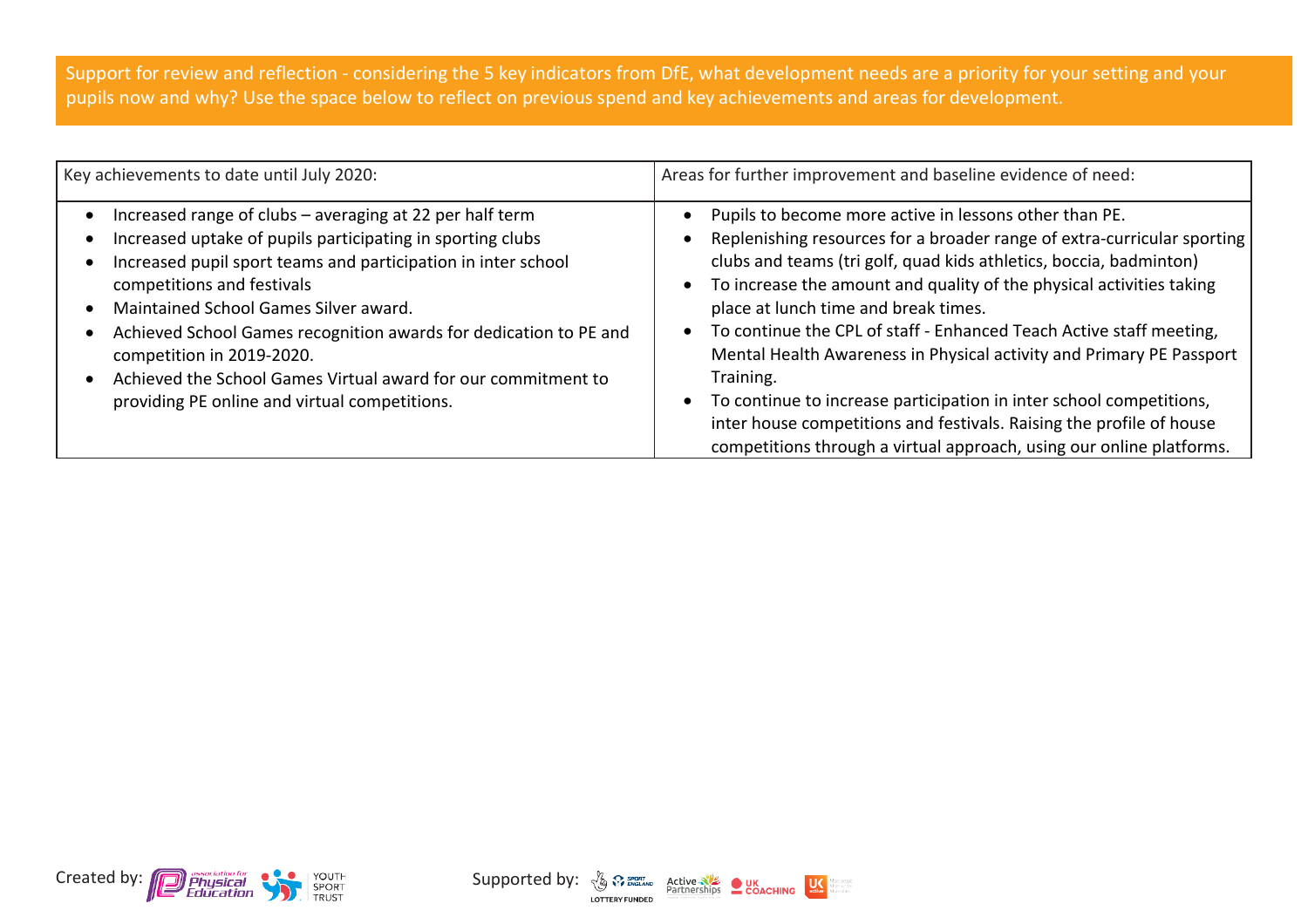## **Action Plan and Budget Tracking**

Capture your intended annual spend against the 5 key indicators. Clarify the success criteria and evidence of impact that you intend to measure to evaluate for pupils today and for the future.

| Academic Year: 2020-21                                                                                                       | Total fund allocated: £19,126                                                                                                                                                                                                                                                                                                                                                                                                      | Date Updated: April 2020         |                                                                                                                                                                                                                                                                                                                                                                                                                                                                                                                                    |                                                                                                                                                                                                                                                      |
|------------------------------------------------------------------------------------------------------------------------------|------------------------------------------------------------------------------------------------------------------------------------------------------------------------------------------------------------------------------------------------------------------------------------------------------------------------------------------------------------------------------------------------------------------------------------|----------------------------------|------------------------------------------------------------------------------------------------------------------------------------------------------------------------------------------------------------------------------------------------------------------------------------------------------------------------------------------------------------------------------------------------------------------------------------------------------------------------------------------------------------------------------------|------------------------------------------------------------------------------------------------------------------------------------------------------------------------------------------------------------------------------------------------------|
| Key indicator 1: The engagement of all pupils in regular physical activity - Chief Medical Officer guidelines recommend that |                                                                                                                                                                                                                                                                                                                                                                                                                                    | Percentage of total allocation:  |                                                                                                                                                                                                                                                                                                                                                                                                                                                                                                                                    |                                                                                                                                                                                                                                                      |
|                                                                                                                              | primary school pupils undertake at least 30 minutes of physical activity a day in school                                                                                                                                                                                                                                                                                                                                           |                                  |                                                                                                                                                                                                                                                                                                                                                                                                                                                                                                                                    | 27.1%                                                                                                                                                                                                                                                |
| Intent                                                                                                                       | Implementation                                                                                                                                                                                                                                                                                                                                                                                                                     |                                  | Impact                                                                                                                                                                                                                                                                                                                                                                                                                                                                                                                             | £5200                                                                                                                                                                                                                                                |
| To increase numbers of pupils who<br>engage in physical activity other<br>than PE.                                           | PE lead to complete courses<br>$\bullet$<br>provided by Sport Blackpool<br>and online courses<br>Training delivered to class<br>$\bullet$<br>teachers by the PE Co-<br>ordinator<br>Continue the account with<br>active learning resources<br>'Active Maths and English'<br>Training to be provided by<br>Subject lead and use of teach<br>active webinars<br>Subject coordinator to provide<br>training on Primary PE<br>Passport | Funding<br>allocated:<br>£800.00 | Evidence of impact: what do pupils now<br>know and what can they now do? What has<br>changed?:<br><b>PE Lead attended</b><br>courses and<br>distributed training to<br>all staff<br>Increased % of<br>children accessed new<br>online resources to<br>stay physically active<br>during lockdown and<br>isolation<br>Evidence of active<br>lessons in Maths and<br>English alongside the<br>new resources<br>purchased<br>Increased % of<br>children participating<br>in playground games<br>including the<br><b>Boundary Mile.</b> | Sustainability and suggested next steps:<br><b>Purchased PE</b><br>passport for 3 years<br>Further training on<br>PE passport<br>Further resources to<br>engage children in<br>active cross-<br>curricular lessons<br>Markings for the<br>playground |

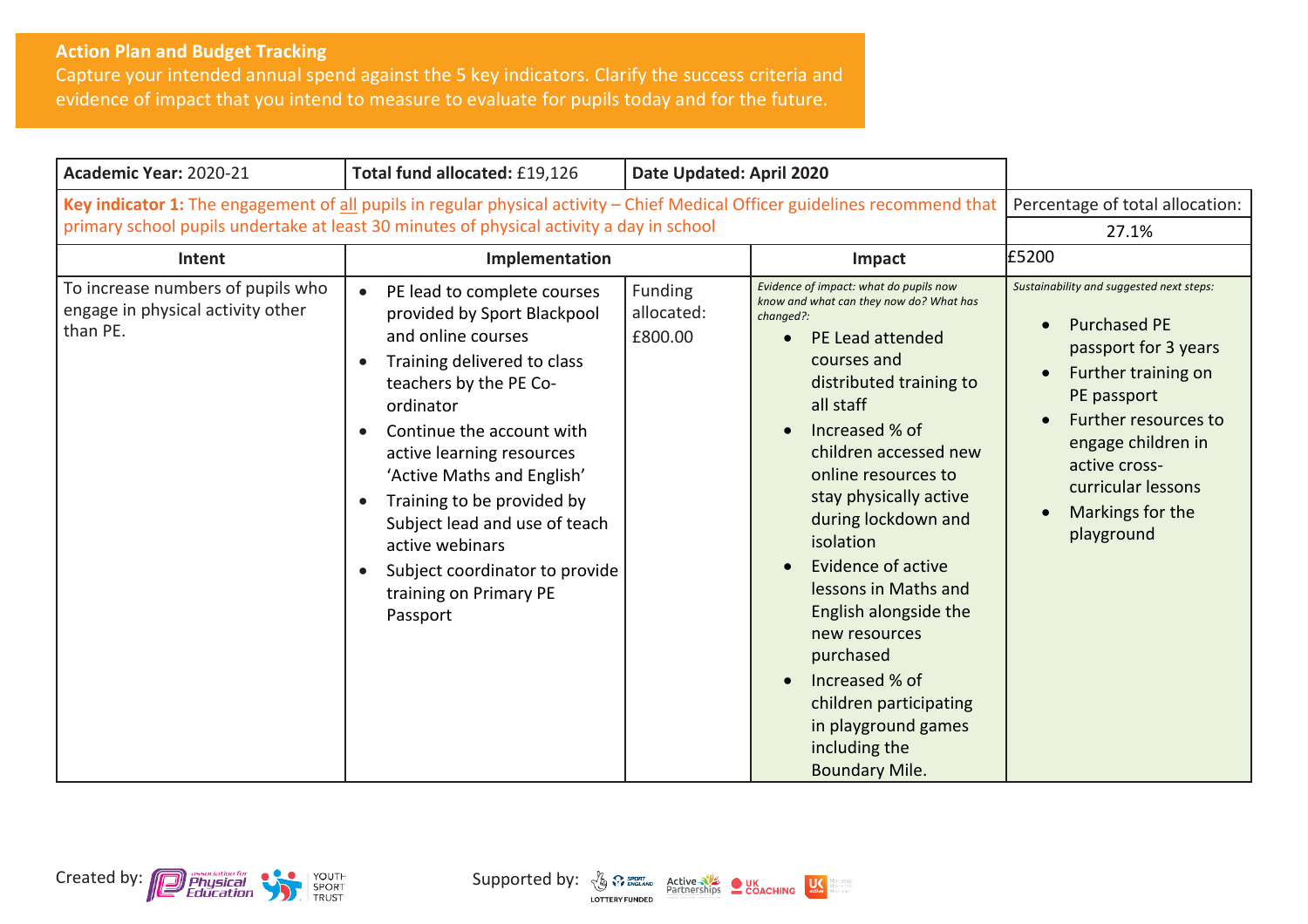| Further participation in formal and<br>informal competitions and physical<br>activities within school.                                                           | Whole school participation in<br>Staffing<br>$\bullet$<br>The Boundary Mile<br>Hold inter-house annual sports £1000.00<br>$\bullet$<br>day<br>Hold inter-house sporting<br>$\bullet$<br>tournaments or fitness<br>$competitions - e.g. football$<br>Themed days to involve<br>$\bullet$<br>physical activities - Children in<br>Need, Sport Relief, World Book<br>Day, No Pen Days<br>Weekly physical challenges<br>$\bullet$<br>using our PE YouTube channel<br>Provide taster sessions from<br>$\bullet$<br>clubs in the local community                                                                                                           | Increased number of<br>$\bullet$<br>themed days celebrated<br>Increased participation in<br>$\bullet$<br>whole school<br>competitions e.g. virtual<br>sports week linked to<br>2020 Olympics<br>Raised the profile of<br>$\bullet$<br>leading a healthy lifestyle<br>linked to events | Continue to improve the<br>$\bullet$<br>quality of themed days<br>Further develop inter-<br>$\bullet$<br>house and school<br>competitions<br>Due to restrictions being<br>$\bullet$<br>lifted, local clubs to<br>offer taster sessions |
|------------------------------------------------------------------------------------------------------------------------------------------------------------------|------------------------------------------------------------------------------------------------------------------------------------------------------------------------------------------------------------------------------------------------------------------------------------------------------------------------------------------------------------------------------------------------------------------------------------------------------------------------------------------------------------------------------------------------------------------------------------------------------------------------------------------------------|---------------------------------------------------------------------------------------------------------------------------------------------------------------------------------------------------------------------------------------------------------------------------------------|----------------------------------------------------------------------------------------------------------------------------------------------------------------------------------------------------------------------------------------|
| To continue to increase participation<br>in school teams and enter more inter-<br>school competitions and festivals<br>achieving the School Games Gold<br>Award. | Staffing to<br>Continue to offer athletics,<br>$\bullet$<br>escort children<br>football, netball, basketball,<br>fencing, KS1 multi-skills,<br>to team events<br>balance bikes, bike ability, tag<br>£500.00<br>rugby, dodgeball and hockey<br>clubs to prepare for the<br>competitions and festivals.<br>Provide further clubs for new<br>competition using new<br>resources - boccia (provide<br>SEND opportunities), handball,<br>badminton, tri golf and table<br>tennis.<br>Develop use of virtual<br>$\bullet$<br>competition within house<br>competitions.<br>Enter competitions and<br>festivals providing<br>opportunities for SEND pupils. | <b>School Games Award</b><br>$\bullet$<br>$frozen - to restart next$<br>year<br>Clubs to restart from<br>summer term                                                                                                                                                                  | Application to be<br>$\bullet$<br>submitted for School<br><b>Games Gold</b><br>Further clubs and Inter-<br>school competitions to<br>resume in the autumn<br>term                                                                      |

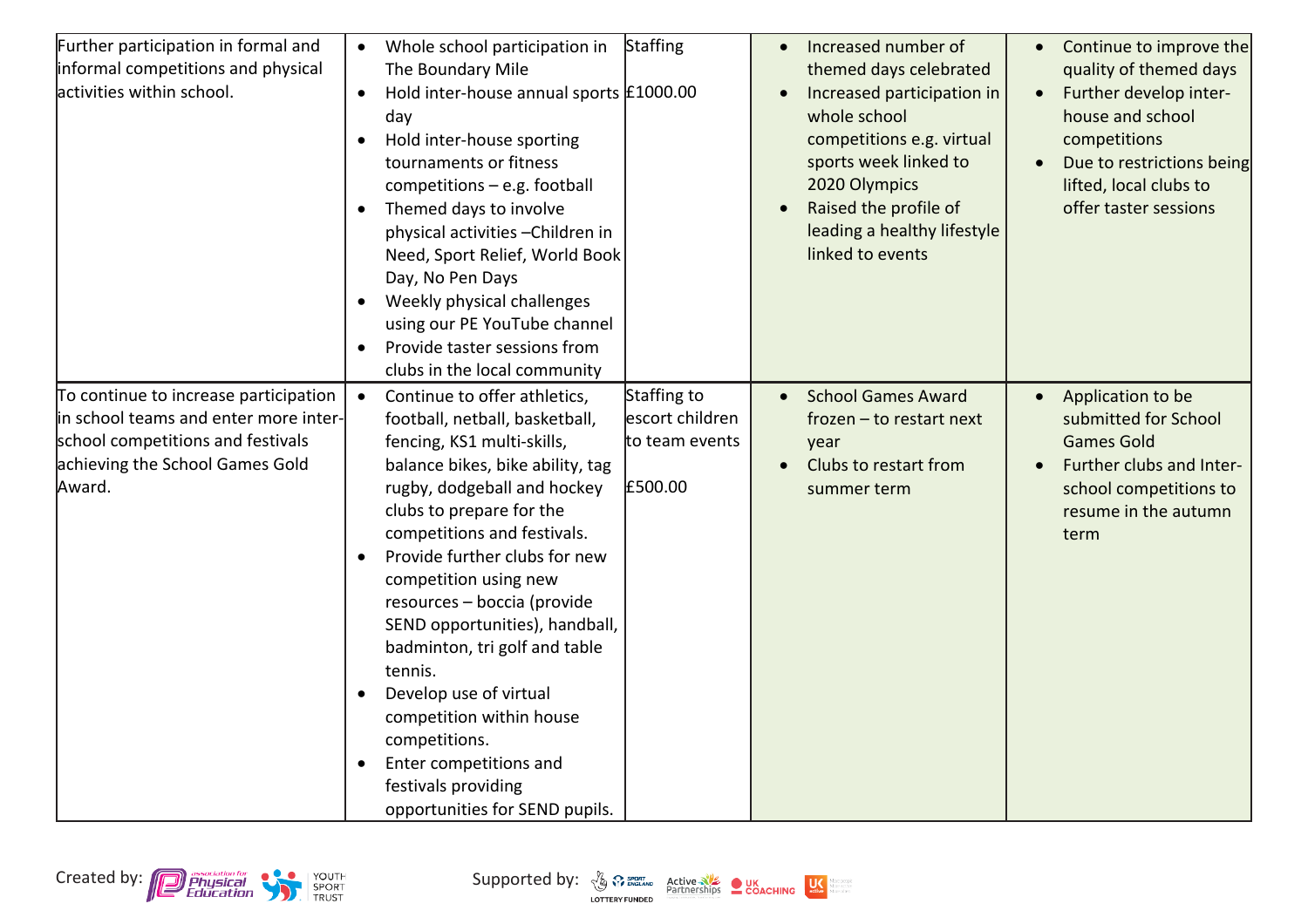| Children are able to access high<br>quality play and sport resources<br>throughout lunchtime break                                                                                                                                               | Purchase of new equipment -<br>$\bullet$<br>a range of balls, skipping ropes,<br>tennis rackets and bibs<br>Development of activity bags<br>to be used by PALs.                                                                                                                                                                                                                                                                                              | £1000.00                         | New equipment<br>$\bullet$<br>purchased and an<br>increase in participation<br>has been evident<br>Due to restrictions, PALs<br>$\bullet$<br>did not start                                                                                                                                                                                            | Storage and resources<br>$\bullet$<br>to be maintained<br><b>Teaching Assistant</b><br>$\bullet$<br>training<br><b>Reintroduce PALs</b>                                  |
|--------------------------------------------------------------------------------------------------------------------------------------------------------------------------------------------------------------------------------------------------|--------------------------------------------------------------------------------------------------------------------------------------------------------------------------------------------------------------------------------------------------------------------------------------------------------------------------------------------------------------------------------------------------------------------------------------------------------------|----------------------------------|-------------------------------------------------------------------------------------------------------------------------------------------------------------------------------------------------------------------------------------------------------------------------------------------------------------------------------------------------------|--------------------------------------------------------------------------------------------------------------------------------------------------------------------------|
| Replenishing resources to a high<br>quality, for pupils to use in a<br>broader range of extra-curricular<br>sporting clubs and teams<br>To purchase aspects of PE kit for all<br>our children so that every child<br>participates in all lessons | Purchase boccia sets, tri golf<br>$\bullet$<br>sets and another curling set, as<br>this club was so popular.<br>Developing units of work for<br>badminton and handball for<br>KS2. This is part of a curriculum<br>development plan.<br>Purchase of PE Passport<br>scheme and app to provide<br>activities for clubs to access.<br>Source and buy PE pumps<br>for the whole school.<br>Source other aspects of PE<br>$\bullet$<br>uniform to be replenished. | £1000.00<br>£800.00              | Resources purchased and<br>$\bullet$<br>ready for new clubs in<br>summer term<br>New units of work<br>$\bullet$<br>planned in - curriculum<br>now offering new and<br>different sports to engage<br>PE passport used to<br>$\bullet$<br>target children who are<br>less active<br>Increased % of children<br>$\bullet$<br>participating in PE lessons | Continue with the use of<br>PE passport<br>Continue to offer a<br>broad range of clubs<br>Use of PE passport to<br>identify families who<br>may need support with<br>kit |
| Key indicator 2: The profile of PESSPA being raised across the school as a tool for whole school improvement                                                                                                                                     |                                                                                                                                                                                                                                                                                                                                                                                                                                                              |                                  |                                                                                                                                                                                                                                                                                                                                                       | Percentage of total allocation:                                                                                                                                          |
|                                                                                                                                                                                                                                                  |                                                                                                                                                                                                                                                                                                                                                                                                                                                              |                                  |                                                                                                                                                                                                                                                                                                                                                       | 4.2%                                                                                                                                                                     |
| Intent                                                                                                                                                                                                                                           | Implementation                                                                                                                                                                                                                                                                                                                                                                                                                                               |                                  | Impact                                                                                                                                                                                                                                                                                                                                                | £800                                                                                                                                                                     |
| Pupils and parents are aware of<br>sporting achievements across school                                                                                                                                                                           | Publish results of competitions<br>$\bullet$<br>and team events on website,<br>Facebook and half-termly<br>Newsletter<br>Newsletter to be printed half<br>termly<br>Displays updated regularly<br>$\bullet$<br><b>Children's University</b><br>$\bullet$                                                                                                                                                                                                     | Funding<br>allocated:<br>£800.00 | Weekly blogs<br>$\bullet$<br>published on the<br>school website<br>FB used to share<br>competition and<br>match results<br><b>Active learning links</b><br>shared on FB and<br>school website                                                                                                                                                         | Continue with weekly<br>blogs<br>Sports section on the<br>newsletter<br>Assembly used to share<br>competition and match<br>results                                       |





dare people<br>dare active<br>dare often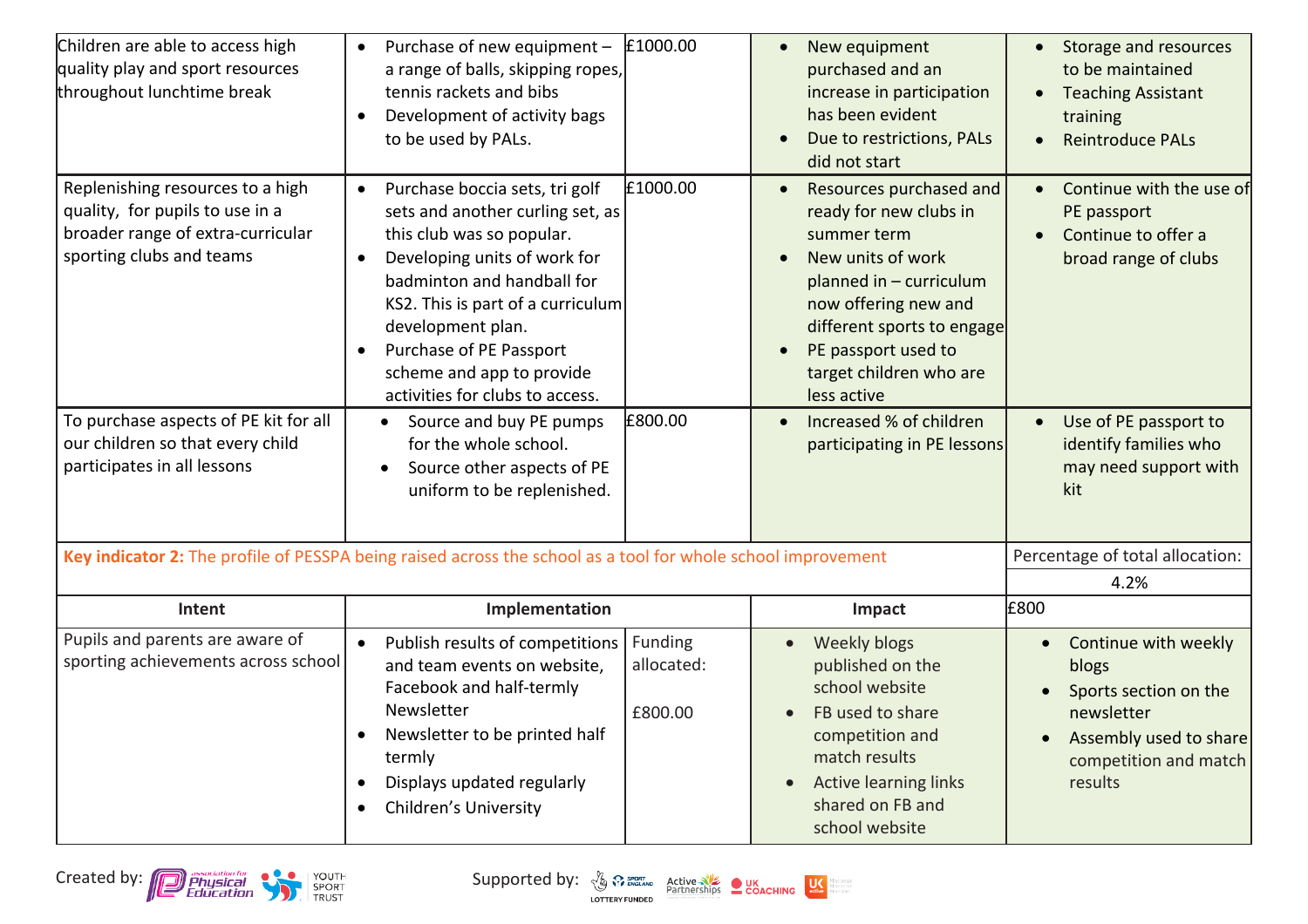| 33.1%<br>£6333<br>Intent<br>Implementation<br>Impact<br>To ensure all staff and the sports<br>Link with the Blackpool Sports Funding<br>Sustainability and suggested<br>• Increased staff confidence<br>coach are confident in teaching and<br>Partnership for networking<br>next steps:<br>allocated:<br>in teaching PE virtually<br>• From staff survey, CPL<br>delivering high quality PE, resulting in<br>and training opportunities<br>• Increased staff confidence<br>to focus on the<br>higher quality learning<br>Access PE consultants to train<br>$\bullet$<br>in teaching gymnastics<br>teaching of dance<br>staff in areas of PE specified<br>£4290.00<br>and games<br>by staff in the Staff<br>PE lead had developed<br>questionnaire<br>$\bullet$<br>Repeat annual audit of staff<br>$\bullet$<br>own and others' subject<br>skills and confidence and<br>knowledge within the<br>analyse results<br>teaching of PE<br>Gather pupil voice and<br>$\bullet$<br>monitor progression and<br>assessment<br>Ensure all staff understand<br>$\bullet$<br>and use the new Primary PE<br>Passport scheme and app.<br>Renewal of teach active and<br>$\bullet$<br>CPL delivered by subject<br>£699<br>coordinator. To encourage<br>physical activity outside of PE<br>lessons<br>Subject lead the PE<br>$\bullet$<br>conference and network<br>meetings.<br>£210<br>Purchase a Youth Sport Trust<br>$\bullet$ | Key indicator 3: Increased confidence, knowledge and skills of all staff in teaching PE and sport | Percentage of total allocation: |
|--------------------------------------------------------------------------------------------------------------------------------------------------------------------------------------------------------------------------------------------------------------------------------------------------------------------------------------------------------------------------------------------------------------------------------------------------------------------------------------------------------------------------------------------------------------------------------------------------------------------------------------------------------------------------------------------------------------------------------------------------------------------------------------------------------------------------------------------------------------------------------------------------------------------------------------------------------------------------------------------------------------------------------------------------------------------------------------------------------------------------------------------------------------------------------------------------------------------------------------------------------------------------------------------------------------------------------------------------------------------------------------------------------------------|---------------------------------------------------------------------------------------------------|---------------------------------|
|                                                                                                                                                                                                                                                                                                                                                                                                                                                                                                                                                                                                                                                                                                                                                                                                                                                                                                                                                                                                                                                                                                                                                                                                                                                                                                                                                                                                                    |                                                                                                   |                                 |
| towards gaining the YST<br>quality mark award. This<br>membership will provide an<br>assessment tool and CPL for<br>the subject lead and teachers.                                                                                                                                                                                                                                                                                                                                                                                                                                                                                                                                                                                                                                                                                                                                                                                                                                                                                                                                                                                                                                                                                                                                                                                                                                                                 | membership. To work                                                                               |                                 |

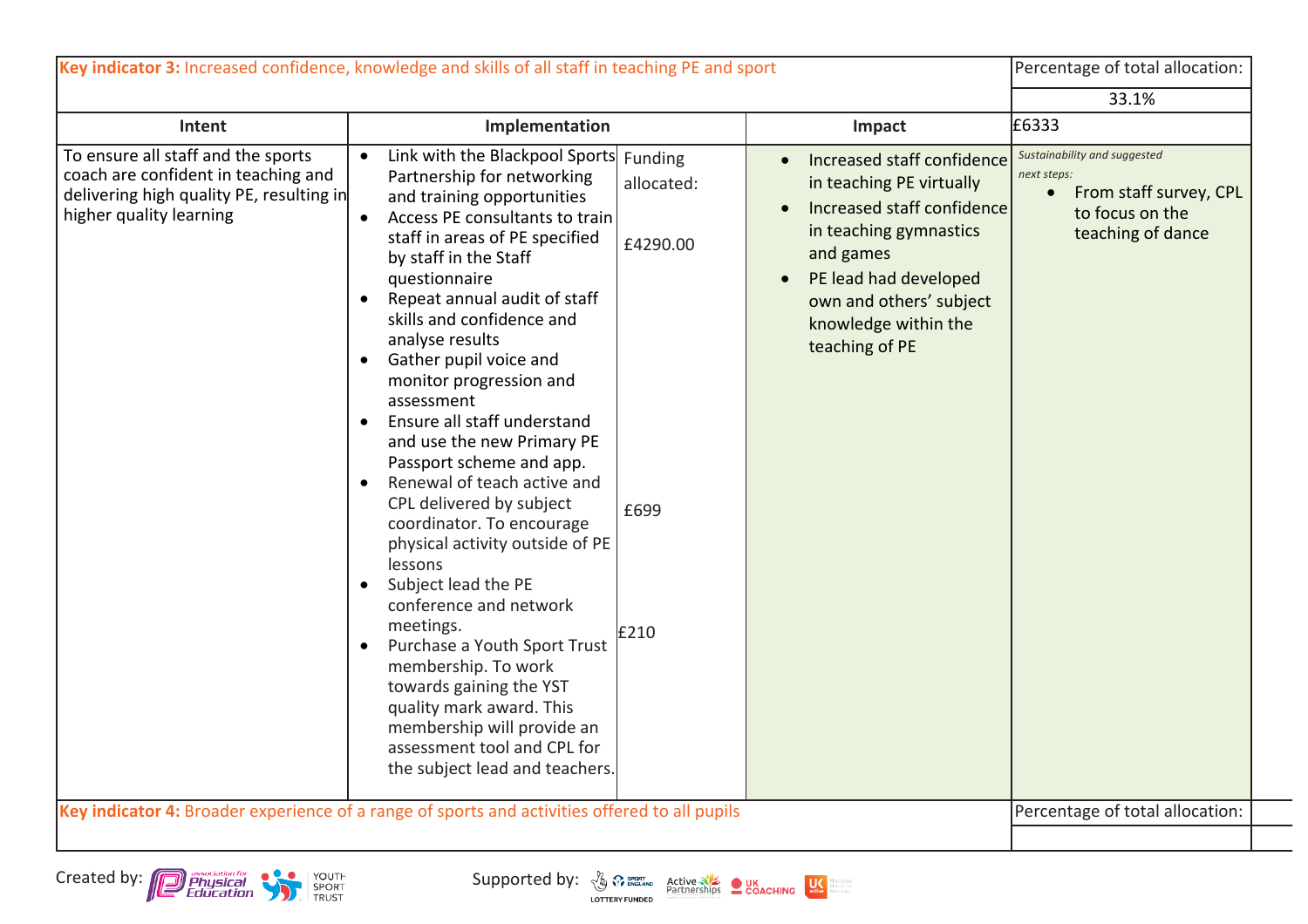| Key indicator 5: Increased participation in competitive sport                                                       |                                                                                                                                                                                                                                                                                                                                                                                          |                                                             |                                                                                                                                                                                            | Percentage of total allocation:                                                    |  |
|---------------------------------------------------------------------------------------------------------------------|------------------------------------------------------------------------------------------------------------------------------------------------------------------------------------------------------------------------------------------------------------------------------------------------------------------------------------------------------------------------------------------|-------------------------------------------------------------|--------------------------------------------------------------------------------------------------------------------------------------------------------------------------------------------|------------------------------------------------------------------------------------|--|
|                                                                                                                     |                                                                                                                                                                                                                                                                                                                                                                                          |                                                             |                                                                                                                                                                                            | 2.61%                                                                              |  |
| Intent                                                                                                              | Implementation                                                                                                                                                                                                                                                                                                                                                                           |                                                             | Impact                                                                                                                                                                                     | £500                                                                               |  |
| To continue to increase participation<br>in school teams and enter more inter-<br>school competitions and festivals | Offer athletics, football,<br>netball, basketball, fencing,<br>KS1 multi-skills, balance<br>bikes, bike ability, tag rugby,<br>boccia, dodge ball and hockey<br>clubs to prepare for the<br>competitions and festivals<br>Continue to develop the clubs<br>$\bullet$<br>above and extend our<br>extracurricular clubs by<br>offering badminton club, tri<br>golf and table tennis clubs. | Staffing to<br>escort children<br>to team events<br>E500.00 | Increased participation in<br>whole school competitions<br>e.g. virtual sports week<br>linked to 2020 Olympics<br>Raised the profile of<br>leading a healthy lifestyle<br>linked to events | Further clubs and Inter-<br>school competitions to<br>resume in the autumn<br>term |  |

| Meeting national curriculum requirements for swimming and water safety.                                                                                                                                                                                                                            |                                                                                                                                                                                                                                                                                                                                                                                                                                                                   |
|----------------------------------------------------------------------------------------------------------------------------------------------------------------------------------------------------------------------------------------------------------------------------------------------------|-------------------------------------------------------------------------------------------------------------------------------------------------------------------------------------------------------------------------------------------------------------------------------------------------------------------------------------------------------------------------------------------------------------------------------------------------------------------|
| What percentage of your current Year 6 cohort swim competently, confidently and proficiently over a<br>distance of at least 25 metres?<br>N.B. Even though your pupils may swim in another year please report on their attainment on leaving<br>primary school at the end of the summer term 2021. | 4% were able to swim<br>competently, confidently and<br>proficiently over a distance of<br>at least 25 meters.<br>• 75% of pupils attained the<br>Beginners certificate (5<br>Metres)<br>• 41% of pupil progressed<br>and passed the Learners<br>certificate (12 Metres)<br>4% were able to swim<br>competently, confidently and<br>proficiently over a distance of<br>at least 25 meters.<br>• 75% of pupils attained the<br>Beginners certificate (5<br>Metres) |